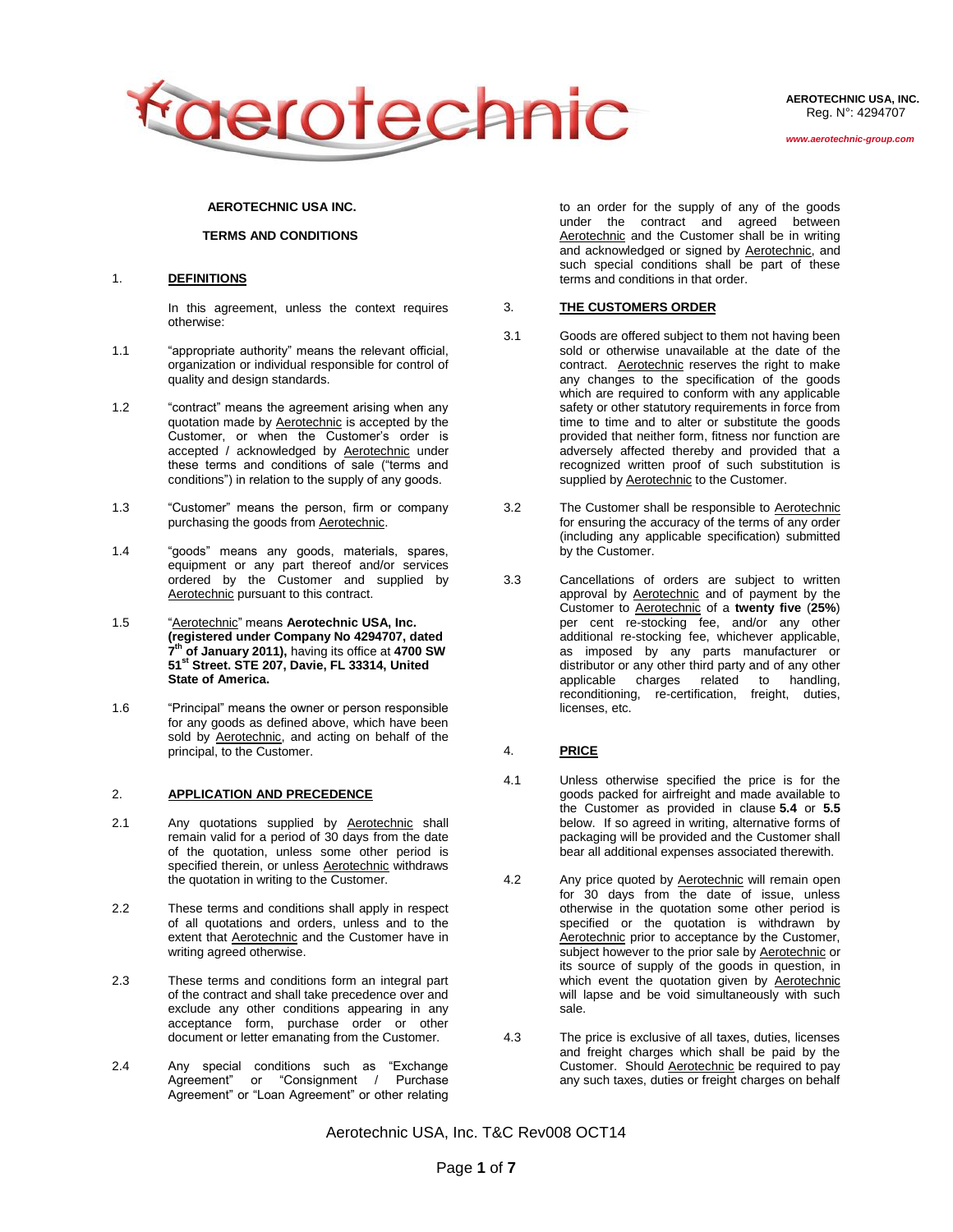of the Customer, the Customer shall reimburse Aerotechnic forthwith upon demand.

- 4.4 Notwithstanding anything to the contrary, Aerotechnic may at its discretion revise the price to take into account any variation in the cost related to labour, materials, fuel, power, packing, handling, crating and transport or any additional costs resulting from any increase in all or any of such costs or resulting from the modification of the goods necessitated by any change in any statutory obligations or any requirements of any appropriate authority or any requirements of the manufacturer, distributor or any other third party prior to delivery . Aerotechnic shall notify the Customer of any such revision as soon as is reasonably practicable. The Customer will be required to approve in writing such revised price.
- 4.5 Where the price for the goods is varied in accordance with clause **4.4**, the price as varied shall be binding on both parties and shall not give either party any right of cancellation.
- 4.6 Quotations in a currency other than United State Dollars are based on the rate of exchange, to which a currency adjustment factor might apply, at the time of quoting and unless otherwise stated, the price may at Aerotechnic's discretion be subject to revision if any different rate of exchange is applicable at the date of invoice.

### 5. **DUE DATE OF DELIVERY**

- 5.1 Subject to the provisions of clause **2.4** hereof, Aerotechnic shall give the Customer notice (either written or oral), that the goods (under a specific airway bill or tracking number) have been shipped or are ready for collection on the date specified in such notice ("due date"). Unless expressly provided otherwise, delivery of the goods shall be effected by **Aerotechnic** making the goods available for collection by the Customer or its designated freight forwarding agent or shipped by Aerotechnic on the due date in accordance with clauses **5.4** or **5.5** below ("delivery").
- 5.2 Each delivery shall be treated as taking place under a separate contract and default or delay by Aerotechnic in any single delivery shall not entitle the Customer to repudiate any previous or subsequent contract.
- 5.3 Unless otherwise specified by Aerotechnic, the due date is an estimate only, made in good faith and Aerotechnic shall not be liable for the consequences of any delay, whether direct or indirect. Unless expressly otherwise agreed in writing by the parties, time of delivery shall not be of the essence.

Notwithstanding the foregoing, any claims by the Customer against Aerotechnic for incorrect shipment or losses in transit of goods will not be valid unless Aerotechnic is notified by the Customer within **ten** (**10**) days from the date of shipment, as reflected on the airway bill or the tracking number, to the Customer.

- 5.4 The Customer or its designated freight forwarding agent shall collect the goods on the due date(s) from Aerotechnic premises at **4700 SW 51st Street. STE 207, Davie, FL 33314, United State of America.** or at any Aerotechnic outlet or such other place as nominated from time to time by Aerotechnic to the Customer, on an "ex-works" (Incoterms) basis, failing which the Customer shall (without prejudice to any other rights which Aerotechnic may have), be liable for and shall promptly reimburse Aerotechnic for all costs and expenses which Aerotechnic may in its absolute discretion incur up to the time of actual collection, including the costs of protection, preservation, storage, insurance, demurrage or any other charges reasonably incurred by Aerotechnic in connection with the goods, against payment for which Aerotechnic shall be entitled to exercise a right of lien over the goods.
- 5.5 In the event that Aerotechnic and the Customer agree that Aerotechnic shall arrange or undertake the carriage, freight, insurance or any other transport costs beyond the point of delivery at any Aerotechnic's premises or at any other places as nominated from time to time by Aerotechnic, such costs shall be for the Customer's account and shall not affect the provisions of the contract as to the passing of risk.
- 5.6 Aerotechnic shall not be in default by reason of failure to perform its obligations if such failure arises by reason of any event beyond Aerotechnic's reasonable control, including but not limited to, Acts of God, war, terrorist attack, fire, flood, labour disputes, strikes, lockouts or other industrial actions, lockouts whether at any of Aerotechnic's premises or the premises of Aerotechnic's suppliers or sub-contractors, shortage of materials or services, detention or holding of the goods by any customs authorities or any national or international airworthiness authority, riots or civil commotion, sabotage, earthquakes and natural disasters, acts, restrictions or measures of any State or governmental authority, or any act or omission of the Customer or of any third party. Without prejudice to clause **5.3** above, and clause **5.7** below if such a situation arises and affects Aerotechnic's performance hereunder, the time for performance of Aerotechnic's obligations shall be extended accordingly and Aerotechnic shall take reasonable steps to minimize the effects of any such delay.
- 5.7 In the event that any failure to deliver or perform by Aerotechnic pursuant to clause **5.6** results in a delay of more than **ninety** (**90**) days, then Aerotechnic shall be entitled to cancel all or part of the agreement by written notice to the Customer without incurring any liability for such cancellation or failure to perform.

## 6. **PAYMENT**

6.1 Aerotechnic shall render to the Customer invoices showing the sums due under the contract. All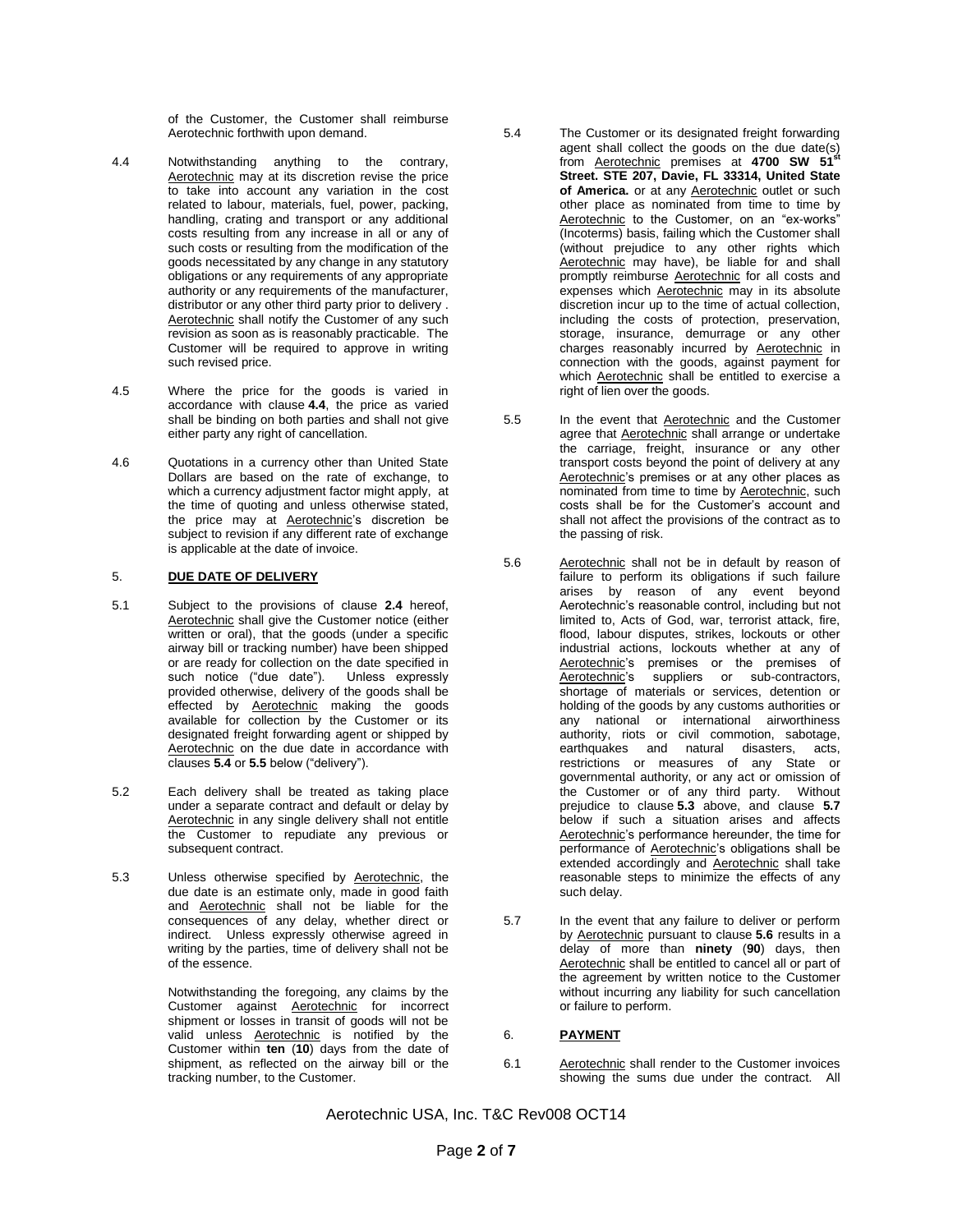payments due thereunder shall unless otherwise designated by Aerotechnic be made in **U\$D** or **Euro** to Aerotechnic's nominated bank account on or before the thirtieth day from Aerotechnic's invoice date ("payment due date").

- 6.2 Without prejudice to Aerotechnic's rights under clause **12** hereof, if the Customer fails to make payment within **thirty** (**30**) days after the payment due date, Aerotechnic shall have the right (without prejudice to any other rights or remedies which may be available), to forthwith terminate or suspend all further work or deliveries until such default is made good. Any additional costs and expenses of whatever nature incurred by Aerotechnic as a result thereof shall be borne by the Customer.
- 6.3 The Customer shall pay interest on any overdue amounts, at the rate of **two** (**2.00**%) per cent above the prime lending rate, as supplied from time to time by Aerotechnic's bank.
- 6.4 If the Customer fails to take delivery of the goods on the due date or if Aerotechnic is precluded or hindered from performing any of its obligations as a result of an act or omission on the part of the Customer, Aerotechnic shall be entitled (without prejudice to any other rights or remedies which Aerotechnic may have), to invoice the Customer for the price thereof and payment shall be due as if delivery of the goods had been effected. In such event the Customer shall be liable for and shall promptly reimburse **Aerotechnic** upon demand for all costs and expenses incurred by Aerotechnic up to the time of actual collection or shipping of the goods in accordance with clause **5.4** or clause **5.5** of these terms and conditions.

## **7 CREDIT TERMS/CREDIT LIMIT**

Aerotechnic shall allocate to the Customer's account a credit limit, subject to the credit application being duly completed and signed, which credit limit will reflect a maximum value of goods which the Customer may purchase and which credit terms the Customer may utilize for the payment period mentioned in clause **6** and **6.2** above.

The credit limit is given at the sole discretion of Aerotechnic and may be subject to review, withdrawal and/or amendment without prior notice to the Customer. Where, in the sole discretion of Aerotechnic, the Customer does not justify a credit limit or the credit limit / credit terms have been exceeded, Aerotechnic may require payment in advance of any delivery.

Therefore the Customer shall duly complete and sign a credit application, which forms part of this document, refer to Appendix "**A**", and return it to Aerotechnic for review, evaluation in view of receiving the appropriate credit term and credit limit.

#### 8. **RISK AND TITLE**

- 8.1 The risk of loss or damage to the goods shall pass to the Customer upon delivery in accordance with clause **5.1** hereof, and subject to clause **2.4**, Aerotechnic shall have no responsibility or liability for goods damaged or lost in transit.
- 8.2 Notwithstanding that risk in the goods shall pass to the Customer in accordance with clause **8.1**, ownership of the goods shall remain vested in Aerotechnic until payment in full has been received by Aerotechnic:
	- (i) for those goods;
	- (ii) for any other goods supplied by Aerotechnic;
	- (iii) of any other monies due from the Customer to Aerotechnic on any account.
- 8.3 Until title to the goods passes to the Customer under clause **8.2**, the Customer shall (unless otherwise authorized by Aerotechnic):
	- (i) keep the goods separately and readily identifiable as the property of Aerotechnic;
	- (ii) not attach the goods to real property;<br>(iii) not incorporate the goods in or mix
	- not incorporate the goods in or mix the goods with other material unless the goods remain at all times readily identifiable, serviceable and without damage.
- 8.4 Any resale by the Customer of the goods in which ownership has not passed to the Customer shall (as between Aerotechnic and the Customer only) be made by the Customer as agent for Aerotechnic, and the proceeds of any such sale shall be held in trust for the benefit of Aerotechnic and placed in a separate account until accounted to Aerotechnic.
- 8.5 Goods shall be deemed sold or used, in the order delivered to the Customer.
- 8.6 At any time before title to the goods passes to the Customer (whether or not any payment to Aerotechnic is then overdue or the Customer is otherwise in breach of any obligation to Aerotechnic), Aerotechnic may (without prejudice to any other of its rights):
	- (i) retake possession of all or any part of the goods and enter any premises for that purpose (or authorize others to do so), which the Customer hereby authorizes;
	- (ii) require delivery up to it of all or any part of the goods.
- 8.7 Aerotechnic may at any time appropriate sums received from the Customer as it thinks fit, notwithstanding any purported appropriation by the Customer.
- 8.8 Each clause and sub-clause of this clause is separate, severable and distinct and, accordingly, in the event of any of them being for any reason whatsoever unenforceable according to its terms, the others shall remain in full force and effect.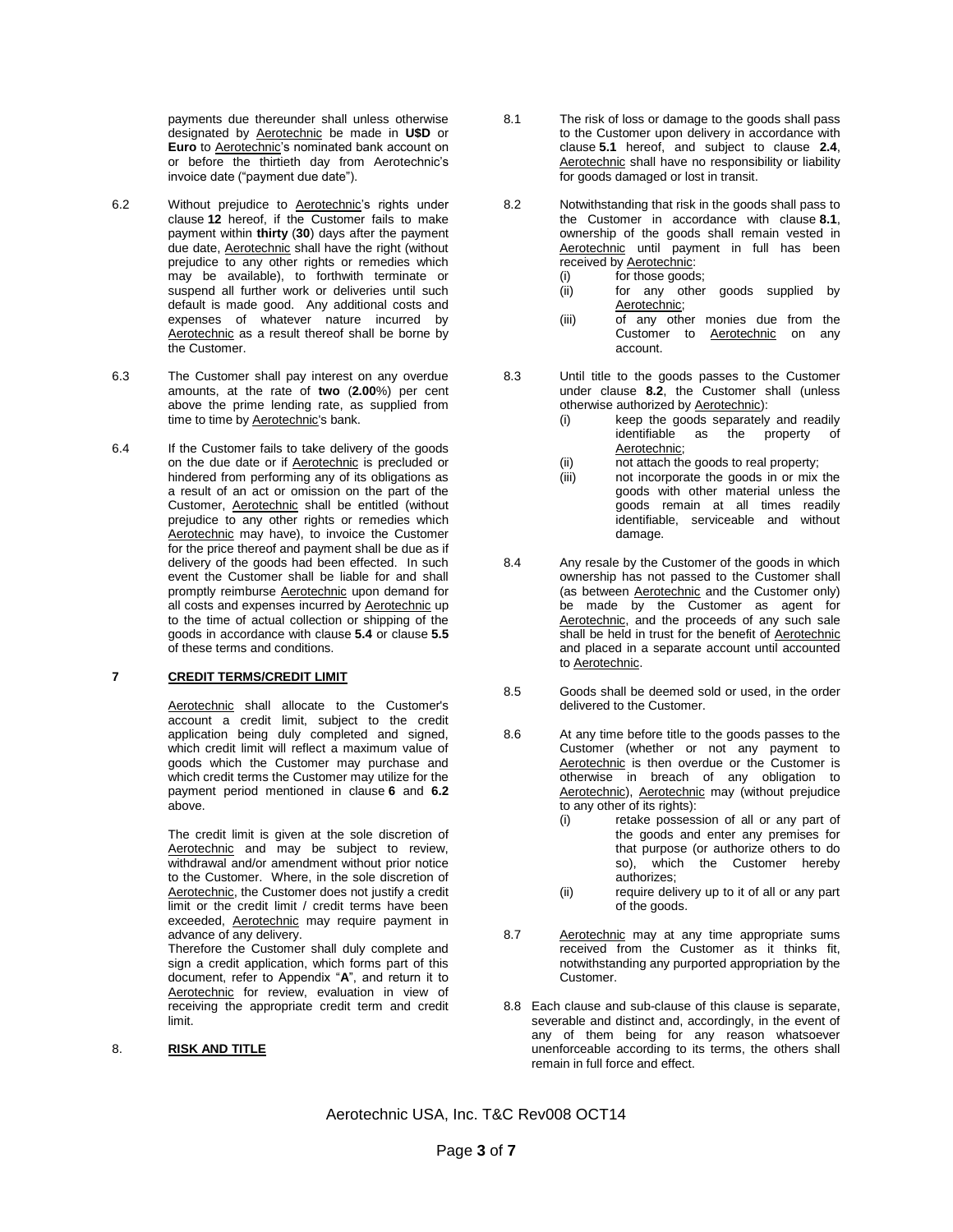#### 9. **INSPECTION**

If upon receipt of the goods by the Customer at the agreed destination, the same shall appear not to conform to the order, and for **six** (**6**) days after the date of issue of the airway bill or the date of collection of the said goods, according to clause **5.4** or clause **5.5**, the Customer shall within **thirty** (**30**) days of receipt thereof notify Aerotechnic in writing of such defect and afford Aerotechnic an opportunity to make any appropriate adjustment or<br>replacement. The remedies afforded the The remedies afforded the Customer under clause **10** shall be exclusively for defective goods discovered upon inspection, but such remedies shall not be lost by reason of the Customer's failure to discover the defective goods within the inspection period provided in this clause. The Customer shall not be entitled to delay payment for the goods pending inspection.

# 10. **WARRANTY**

- 10.1 Subject to clauses **8**, **10.7** and **10.8**, Aerotechnic shall at its option, either repair or replace any goods, or refund the purchase price of any goods found to the satisfaction of Aerotechnic within **twelve** (**12**) months after the due date (or any revision to the due date notified by Aerotechnic to the Customer), to be defective due either to:
	- (i) faulty workmanship of Aerotechnic; or (ii) faulty materials manufactured by Aerotechnic; or
	- (iii) faulty design by **Aerotechnic** (having regard to the state of the art at the date of such design).
- 10.2 The Customer shall give **Aerotechnic** written notice within **sixty** (**60**) days of discovering any alleged defect in the goods and shall upon request by<br>Aerotechnic, through a Return Material through a Return Material Authorization (RMA), to promptly return such goods properly packed to Aerotechnic's nominated premises being Aerotechnic, **, 4700 SW 51st Street. STE 207, Davie, FL 33314, United State of America.** or at any other Aerotechnic outlet or at any other places as nominated from time to time and in writing by Aerotechnic to the Customer, at the Customer's risk and expense.
- 10.3 The foregoing warranty is subject to the following conditions:<br>(i) that
	- (i) that goods have been stored, maintained, installed, operated and used in accordance with sound engineering practices and with any instructions issued by the aircraft manufacturer or by the original equipment manufacturer; and
	- (ii) that the goods have not been subject to any alteration or misuse nor have they been damaged in any manner; and

(iii) that the goods returned to Aerotechnic are accompanied by a detailed technical report indicating the reason for removal, the date of installation/removal from the aircraft, the aircraft type and registration number and serial number, the number of flying hours since new and/or flying hours since overhaul and the number of cycles since new and/or cycles since overhaul and the

original EASA Form 1 or FAA 8130-3 tag and an unserviceable tag.

- 10.4 Aerotechnic shall not be responsible for removal or reinstallation costs or any charges relating to dismantling or reassembling any of the goods and any charges in connection therewith shall be borne by the Customer.
- 10.5 If any of the goods are proved to the satisfaction of Aerotechnic to be defective and within the terms of this warranty, Aerotechnic shall bear all the reasonable costs of packing, insurance and transport which may be incurred by the Customer in sending the goods to Aerotechnic and in returning the repaired or replaced items to the Customer, provided that the Customer will make no charge for the use of its own transport. Should the warranty be denied, all the above mentioned related costs will be for the Customer's account, including but not limited to the functional test or bench test for no fault found units.
- 10.6 Title to the goods or any parts thereof which are returned to Aerotechnic by the Customer and which **Aerotechnic** subsequently replaces pursuant to the terms of this warranty shall re-vest in Aerotechnic.
- 10.7 Aerotechnic's obligations under this warranty shall not extend to any goods manufactured or supplied by third parties, however, Aerotechnic shall use its reasonable endeavours to procure and transfer, wherever possible and for the benefit of the Customer, such warranty or guarantee (if any) as may have been provided to Aerotechnic by any such third party, but subject thereto Aerotechnic shall be under no liability whatsoever in respect of any defect in such goods.
- 10.8 Where any goods supplied by Aerotechnic are used or new surplus or second hand or repaired or overhauled serviceable goods, the warranty period referred to in clause **10.1** above shall not apply. The applicable warranty period for any used or new surplus or second hand or repaired or overhauled serviceable goods supplied by Aerotechnic pursuant to the contract shall be that transferred by Aerotechnic, wherever possible and for the benefit of the Customer, as may have been offered to Aerotechnic from any third party and/or otherwise as offered directly by Aerotechnic to the Customer from time to time and wherever applicable.
- 10.9 So far as is permissible by law, goods represented by the Customer to be defective shall not form the subject of any claim for work performed by the Customer or for any loss, damage or expense of whatsoever nature suffered or incurred by the Customer howsoever arising whether directly or indirectly from any alleged defect.
- 10.10 A claim in respect of any defect in the goods or in respect of any delay in delivery of the goods or any instalment thereof, shall not entitle the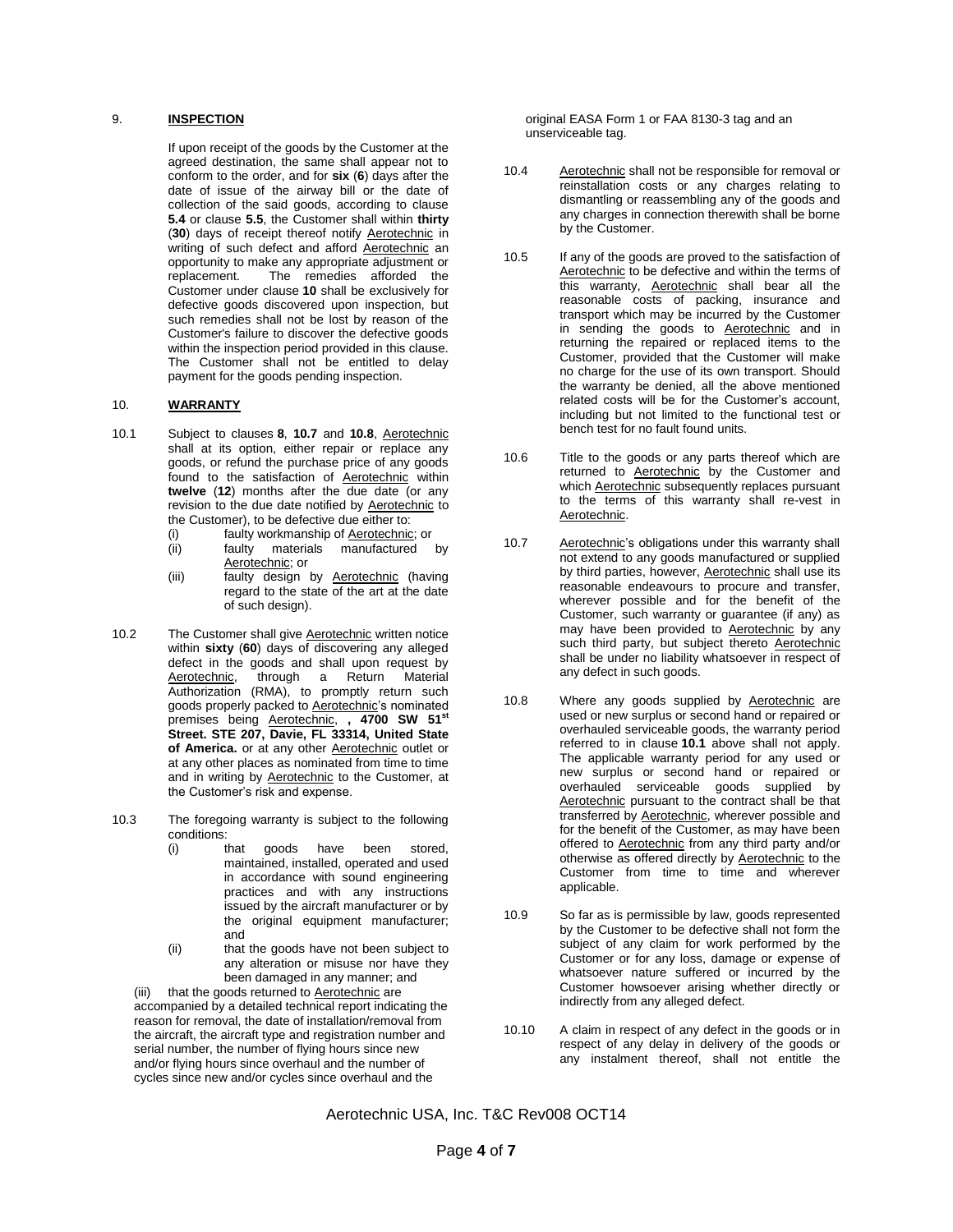Customer to cancel or refuse such delivery or instalment or payment for such goods.

10.11 The provisions of this warranty represent the entire liability of **Aerotechnic** and/or its subsidiaries, its officers, employees and agents in respect of defective goods and all other warranties, guarantees, terms, conditions, representations or liabilities (whether direct, consequential or otherwise) as to quality, description, standard of workmanship, condition, fitness for purpose or otherwise (whether express or implied by statue or common law) are hereby excluded.

## 11. **DISCLAIMER**

- 11.1 Except as may otherwise be stipulated in this contract, Aerotechnic and its principals shall not be liable to the Customer for any losses whether in contract or in tort (including but not limited to negligence), or for breach of statutory obligation and whether arising directly or indirectly out of or in consequence of any act, default or omission of Aerotechnic or its principals.
- 11.2 The Customer hereby indemnifies and holds Aerotechnic harmless in full against any claim for personal injury or death or loss or damage directly or indirectly occasioned by default (including noncompliance with any statutory or other obligation in relation to the goods) or misuse or mal-operation of the goods by or on the part of the Customer or any person or persons other than Aerotechnic.
- 11.3 This indemnity shall continue in force notwithstanding termination of this contract for whatever reason.

### 12. **TERMINATION**

12.1 If the Customer enters into a deed of arrangement or commits an act of bankruptcy or compounds with his creditors or if a receiving order is made against him or (being a company) it shall pass a resolution or the court shall make an order that the Customer shall be wound-up (otherwise than for the purposes of solvent amalgamation or reconstruction) or if a receiver (including an administrative receiver) shall be appointed to any of the assets or undertaking of the Customer or if the Customer suffers the appointment or the presentation of a petition for the appointment of an administrator if circumstances shall arise which entitle the court or a creditor to appoint a receiver (including an administrative receiver) or a manager or which entitle the court to make a winding-up order or if the Customer takes or suffers any similar action in consequence of debt or if the financial responsibility of the Customer shall, in the opinion of Aerotechnic, become impaired or if the Customer shall commit any breach of any part of the contract or these terms and conditions, Aerotechnic may without prejudice to its rights and remedies under these terms and conditions or any other remedies arising at law, stop all goods in transit and suspend any further deliveries and may terminate the contract immediately whether in whole or in part.

- 12.2 In addition to any right of lien to which Aerotechnic may by law be entitled, Aerotechnic shall in the event of the Customer's insolvency or bankruptcy be entitled to a general lien on all items in Aerotechnic's possession (notwithstanding that such items or any of them have been paid for), for the unpaid price of any goods or other items sold and delivered to the Customer by Aerotechnic under the same or any other contract.
- 12.3 Notwithstanding anything contained in these terms and conditions, the Customer shall not have the right to set off any claims it might have against Aerotechnic against any sums otherwise due to Aerotechnic.
- 12.4 Upon termination of the contract for whatsoever reason, Aerotechnic shall be entitled to set-off any claims for payment it may have against the Customer against any amounts due by the Customer to Aerotechnic.
- 12.5 Termination of the contract shall not affect the accrued rights and remedies of Aerotechnic.

#### 13. **INTELLECTUAL PROPERTY INDEMNITY**

- 13.1 Any liability of Aerotechnic in respect of infringements of any intellectual property rights or any part thereof shall be limited to goods of Aerotechnic design or goods manufactured to its design (unless otherwise stated by Aerotechnic) and such liability shall be in respect of **US** intellectual property rights only. In the event of such infringement, Aerotechnic's obligations shall be limited to (at Aerotechnic's option) replacing the infringing goods by non-infringing goods, or securing at its own cost a license permitting use of the said item by the Customer or paying a sum to the Customer in compensation not exceeding the contract price of the said infringing goods.
- 13.2 Aerotechnic shall as far as it is legally reasonably able to do so, allow the Customer the benefit of any relief or indemnities received from the supplier or third party, of any infringing goods not of Aerotechnic's design and manufacture.
- 13.3 No liability shall be incurred by Aerotechnic in respect of infringements or alleged infringements arising from the combination of the goods with any other item or from their use for a purpose not agreed or accepted in writing by Aerotechnic prior to such use.
- 13.4 This indemnity is conditional upon Aerotechnic receiving written notice from the Customer within **thirty** (**30**) days of any complaint or claim being made or any action threatened or brought against the Customer and the Customer permitting Aerotechnic to conduct any action or litigation which may ensue and all negotiations for settlement of the claim in the name of the Customer.
- 13.5 The Customer warrants that any design or item furnished by it, or compliance by Aerotechnic with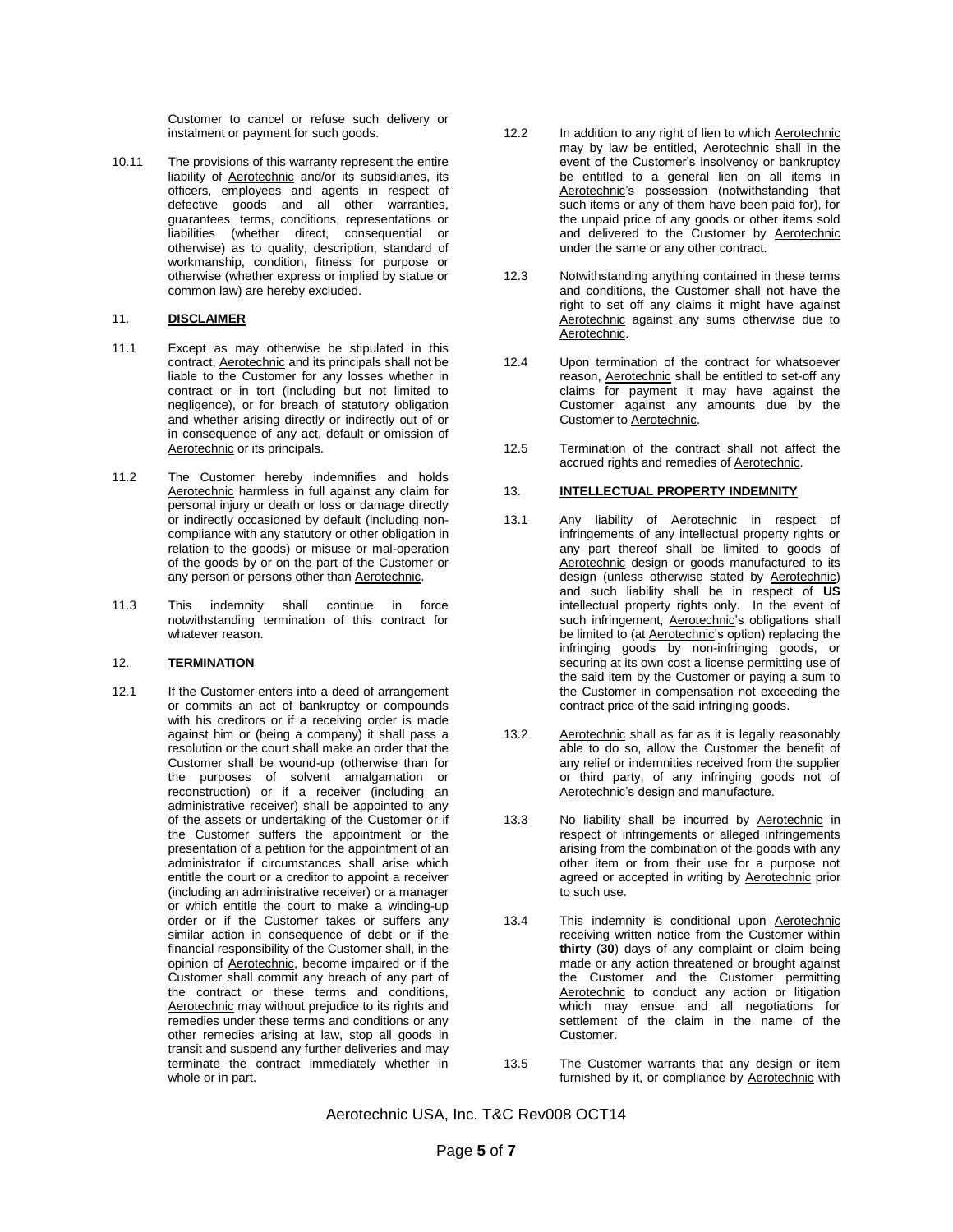the Customer's instructions, whether express or implied shall not be such as will cause Aerotechnic to infringe any intellectual property rights and Aerotechnic's liability (whether under this clause **13** or otherwise), shall in no case extend to any such infringement and the Customer hereby undertakes that it shall indemnify Aerotechnic upon demand against all and any losses, actions or claims (including the cost of defending any legal proceedings) incurred by Aerotechnic as a result of any such infringement or alleged infringement.

## 14. **QUALITY ASSURANCE**

Where appropriate, goods shall be inspected in accordance with Aerotechnic's own system of quality assurance (Quality Management System) as approved by any appropriate authority and such inspection shall be evidenced by a certificate of inspection signed by or on behalf of Aerotechnic's head of quality assurance which shall be accepted unconditionally by the Customer. Aerotechnic's own certificate of inspection and a copy of the manufacturer or supplier certificate of inspection and EASA Form 1 or FAA 8130-3 (for rotables only) will be provided with the goods.

## 15. **LICENCES**

- 15.1 The obtaining of any license or consent for the import of the goods within and/or for the export of the goods from **United State of America** shall be the responsibility of the Customer. Aerotechnic shall at the Customer's cost and upon request, Endeavour to assist the Customer to obtain such license or consents, but Aerotechnic shall not be liable in the event of the non-issuance or renewal or delay of any license or consent.
- 15.2 In the event that delivery of the goods is to take place outside **United State of America**, the supply of any goods for which an export license or other consent is necessary shall be conditional upon the granting of such license or consent by the **US Government** or any other relevant competent authority to Aerotechnic. Aerotechnic shall at the Customer's cost and upon request. Endeavour to assist the Customer to obtain such license or consents but **Aerotechnic** shall not be liable in the event of the non-issuance or renewal or delay of any license or consent.
- 15.3 The Customer shall be responsible for complying with any legislation or regulations governing the importation of the goods into the country of destination and for the payment of any duties thereon.

## 16. **NON-STANDARD ORDERS**

Where the Customer orders goods or material of a type, size or quality not normally supplied by Aerotechnic, Aerotechnic will use all reasonable endeavours to execute the order, at additional costs wherever applicable, but if it proves impossible, impractical or uneconomical to carry out or complete the order, Aerotechnic reserves the right to cancel the contract or the uncompleted

order without any liability whatsoever to the Customer, in which event the Customer will only be liable to pay for such goods as may have been delivered.

## 17. **WAIVER**

Any failure, delay or indulgence on the part of Aerotechnic in exercising any power or right conferred hereunder shall not operate as a waiver of such power or right nor preclude the exercise of any other right or remedy hereunder, and shall be without prejudice to the legal rights of Aerotechnic and the obligations of the Customer shall continue in full force and effect.

### 18. **ENTIRE AGREEMENT**

- 18.1 Except as may otherwise be stipulated in writing, this contract shall constitute the entire agreement between Aerotechnic and the Customer in respect of an order for any goods and shall supersede and exclude all prior representations, proposals or agreements whether oral or in writing. Any amendment or alternation to the contract shall be of no force and effect unless reduced to writing and signed by **Aerotechnic** and the Customer.
- 18.2 The Customer acknowledges that, in entering into this contract, it does not do so on the basis of and does not rely on any representation, warranty or other provision except as expressly provided herein and all conditions, warranties or other terms implied by statue or common law are hereby excluded to the fullest extent permitted by law.

### 19. **ASSIGNMENT AND SUB-CONTRACTING**

- 19.1 Aerotechnic may assign the contract and the rights and obligations thereunder whether in whole or in part and reserves the right to sub-contract its obligations to the contract or any part thereof.
- 19.2 The contract is personal to the Customer, who shall not without the prior written consent of Aerotechnic assign, mortgage, charge or dispose of its rights hereunder, or sub-contract or otherwise delegate any of its obligations hereunder.

### 20. **SEVERABILITY**

In the event of any clause or provision or part thereof of the contract or these terms and conditions being rendered or declared ineffective or invalid by any legislation or rule of law or by any decision of any court of competent jurisdiction, the remainder of any affected clause or provision of the contract and these terms and conditions shall remain in full force and effect.

## 21. **CONFIDENTIALITY**

Both the subject matter and the terms and conditions of the contract shall be treated by the Customer as confidential and shall not without Aerotechnic's prior written consent, be divulged to any other person or third party.